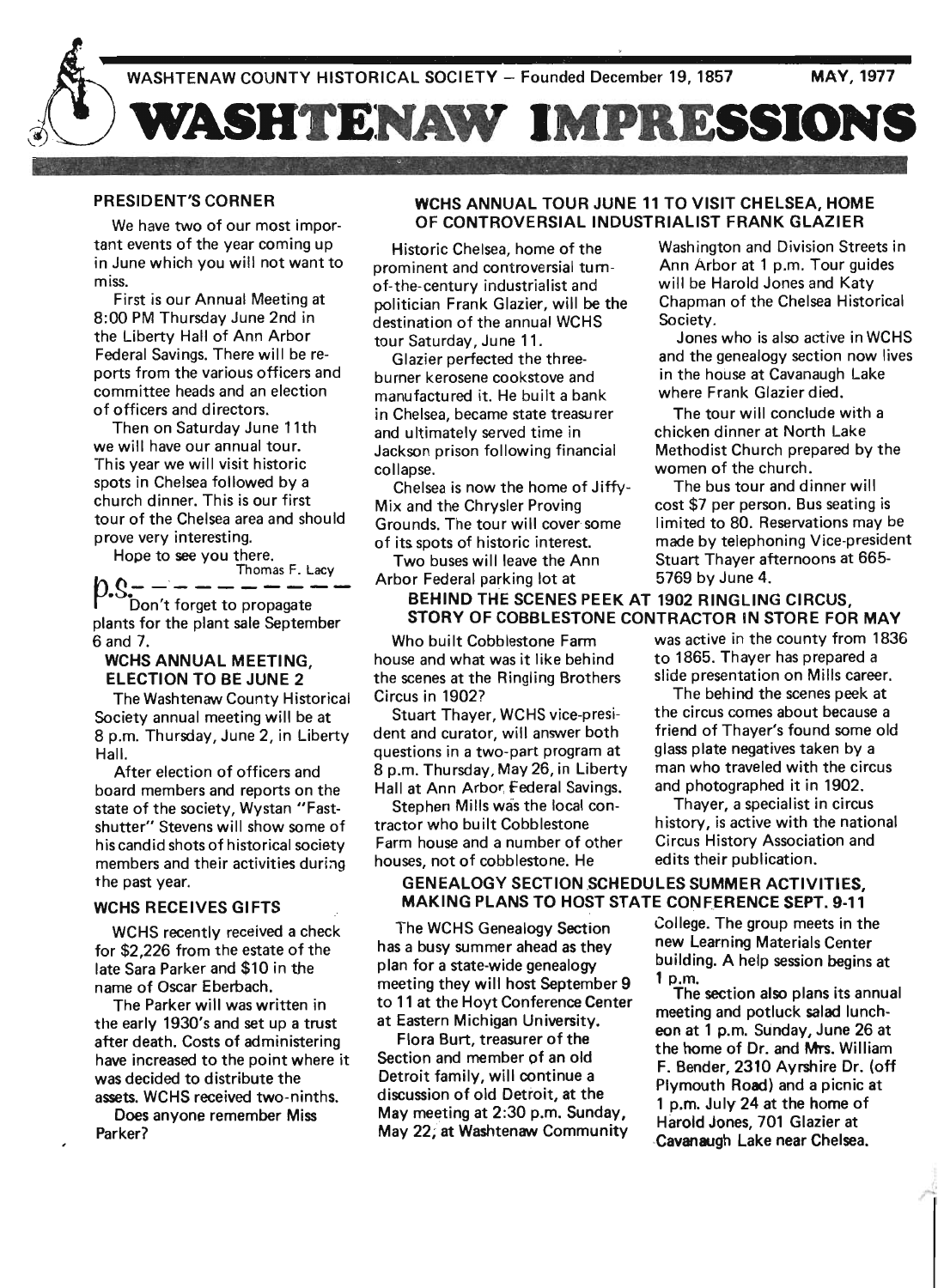# **GAZETTES GALORE** . **300 YEARS OF NEWSPAPERS**

speaker and former journalist. said his newspaper collection started because he never got around to taking them out.

Now his collection, including some reproductions, ranges from the earliest English language newspaper to last winter's classroom extra for Columbus, Ohio, children when schools were closed during the natural gas shortage.

It includes contemporary accounts of events from the Boston massacre to the moon walk. He also has a paper printed for the Amish, a Japanese-language April Fool's day edition and the "world's smallest newspaper".

Pollock, executive assistant to the president of Washtenaw Community College, displayed some of his papers and gave a slide illustrated talk.

His oldest paper is *The London Gazette* of July 12, 1666. The first English language newspaper, it started in 1665 as *The Oxford Gazette* because the royal court had moved out of London for a few weeks to avoid the plague. It was published twice weekly and his issue is "Numb. 70" from the first year.

*The Gazette* is immediately recognizable as a newspaper with stories in colunns, a masthead across the top, and it is numbered and dated. However it was "Published by Authority" of the crown and contained no advertisements.

A true newspaper must publish at least once a week, he said, be produced by mechanical means, available to anyone willing to pay the price, and must print items of general interest. That separates it from a religious paper, for example.

It also must appeal to a public of ordinary literary skill and be at least relatively timely and stable.

The name "gazette" comes from Italy. In Venice, persons paid a "gazzetta", a small coin, to get

# The London Gazette.

Published by Authority.

. From Thurlday, July 12. to Monday, July 16. 1666.<br>Edenburgh, July 7.<br>Wo more Prizes are brought up to Lerth, laden the relief of Colche, er, which Wo more Prizes are brought up to Letth, laden<br>with Wine and Brandy: the people of this place<br>and Brandy: the people of this place<br>and multiple of Colche, er, which is a feafonable charity worthy<br>a every hearty and x E-meta with Wine and Brandy: the people of this place imitation.<br>a e very hearty and x-alous for the lervice of His Alboro

### FIRST ENGLISH LANGUAGE NEWSPAPER Courtesy of David Pollock

1566. At that time printing had basis, ne noted. been introduced and there were The first American newspaper

detailed proceedings of the court There was only one issue because and royal family of China for a<br>
thousand years before ceasing The Boston Newsletter in 1704.

of ship arrivals, sailings, battles, 1721 published by Benjamin<br>movement of troops and household Franklin's older brother Jam information, not gossip. A later did not publish court reports and issue in 1676 had advertisements it did not publish "by authority." including one for a newly invented<br>fire engine with leather pipes.<br>editor at about 16 years of ane he

was *The London Daily Courant* it more of an entertainment in 1702. Elizabeth Mallet may have medium. founded it although there is varying The first American daily was the opinion on that  $-1$  suppose from short-lived *Pennsylvania Evening* opinion on that - I suppose from short-lived *Pennsylvania Evening*<br>some chauvinists, he commented. *Post* in 1783 by Benjamin Towne

1777 its Paris newsletter says, *Daily Advertiser* became a daily a that the Sicilian ship from Messina vears. was arrived in that port. The *The Boston Gazette* for March<br>master of that ship reported that **12.1770** in Clements Library to Cagliari (a city in Sardinia) sur-<br>
rendered the 26th but he knew side pages – not page one, a week not whether by capitulation or after the event. otherwise." The editor notes par-<br>enthetically, "But it must be re-<br>carried very little local news beenthetically, "But it must be re-<br>membered that this Paris news-<br>cause everyone knew what was news without grounds, neither does Adams may have stimulated the the following post mention any-<br>Story of the massacre as a propa-

Excter, has collected in that City  $59L - 53L$ . 9 d. towards the relief of Colche, for, which is a feafonable charity worthy

a e very hearty and x-alous for the Iervice of His *Alborough, Fnly 11.* Since Monday laft we have feen only Majefly in this War with the Dutch and French. It there Dutch men of War, and a French Sloop, which latter And a general Rendexvous is appointed in this on Monday night rove within a mile of the Town the other<br>City, for the putting it into a peiture, as may be moft for the came not within a Legue, bur flood off again to Seas an publique good.<br>Fal +0.1th, Fuly 8. A private Min of Warr, called the can hence difeover the D.r.ch Fleet about exhty fail, near Swalley. Captain Manning Commander, came this day | five Leagues diftant from us to the South Eaft: and in the<br>fato Helfor f, bringing with him a French Prixe with Ballaft, | Gunfleet five fail move, their Fleet being oble

news of the war in Dalmatia in Buckley, put news on an honest

occasional publications. was *The Public Occurrences* by Benjamin Harris in Boston in 1690.

thousand years before ceasing *The Boston Newsletter* in 1704, publication in 1911. He has not later *The Boston Gazette,* was the en any examples of it. first continuous newspaper. *The*<br>The London paper told mostly *New England Courant f*ollowed New England Courant followed in Franklin's older brother, James. It

fire engine with leather pipes.<br>The first English language daily envisited essays and such and made solicited essays and such and made

me chauvinists, he commented. *Post* in 1783 by Benjamin Towne.<br>In his *Courant* for October 12, *The Pennsylvanis Packet and* **The Pennsylvanis Packet and** year later and continued for fifty

master of that ship reported that 12, 1770, in Clements Library, tells<br>Cagliari (a city in Sardinia) sur-<br>of the Boston massacre on the in $side$  pages  $-$  not page one, a week

cause everyone knew what waswriter has often told us the same going on in town, he noted. Samuel<br>news without grounds, neither does  $\frac{1}{2}$  Adams may have stimulated the story of the massacre as a propathing of it." This editor, Samuel ganda piece. Colonial newspapers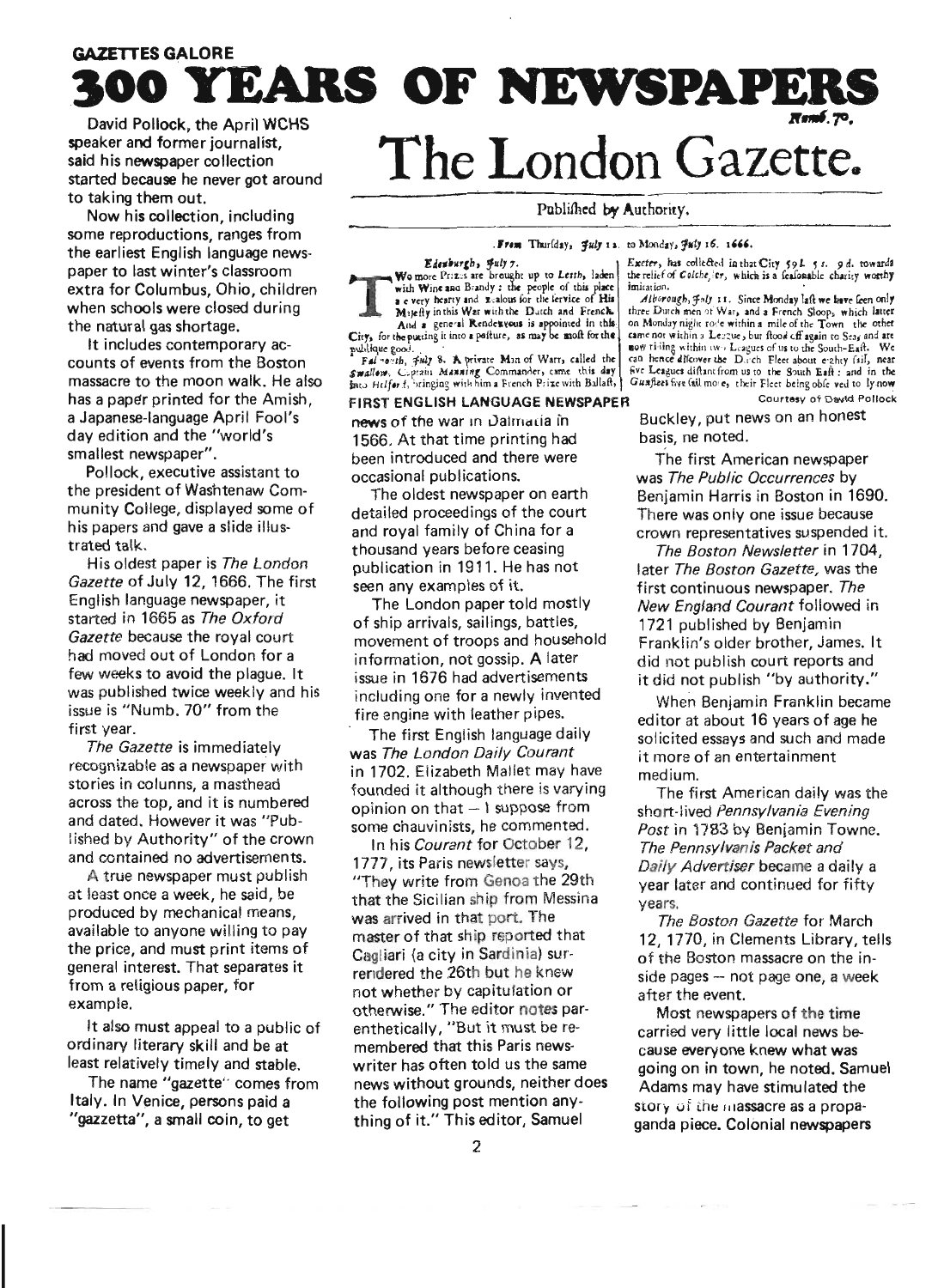became important in passing information and stirring sentiment during the Revolution, he said.

In the same issue Dr. Benjamin Church advertised his medical services. Long afterward it became known that Church, who rallied around Samuel Adams and was involved in the Boston Tea Party etc., was a spy.

The U-M's Clements Library has a very beautiful letter written by Paul Revere's wife pleading with him not to try to come into the city of Boston after his famous ride and that she would send money to him by Dr. Church. It never got to .him because Church turned it over to the British. The letter ended up among British papers eventually sold to the library.

While most colonial newspapers were published in New England and the upper colonies, The Virginia Gazette, one of the earliest in the south, was first to publish the Declaration of Independence, July 16, 1776.

The first paper west of the Alleghen ies was The Sentinel of The Northwestern Territory in Cincinnati in 1793.

The Essex Register of Salem. Massachusetts, for September 12, 1812, reports the August 16th surrender of Detroit by General Hull. In an adjoining column from Pittsbu rgh dated August 28 from Colonel Cass is a blistering attack on Hull for his "deplorable and disgraceful" surrender.

The London Times of April 26, 1813, tells of the successful British attack by Colonel Proctor on Frenchtown on the Raisin River In Michigan Territory in January, 1813. The Times carried the red stamp required by the crown on all publications, the stamp "over which our forebears fit".

Fr. Gabriel Richard brought the first printing press into Michigan and published the first newspaper, The Michigan Essay, on August 31, 1809. Prior to that he had a crier tell the news and items for sale from the steps of St. Anne's Church.

The English-French Detroit Gazette published from 1817 to 1830. It had 152 subscribers in 1820. It and The Detroit Free Press started in 1831, now the oldest paper in Michigan, were both Democratic papers. Most newspapers espoused a particular political philosphy in those days.

The Free Press became a daily in 1845. The second oldest paper is the Kalamazoo Gazette, 1837. It actually started in White Pigeon where the state's second land office was located but both soon moved to Kalamazoo. The first upper peninsula paper was The Lake Superior News and Miners Journal at Copper Harbor in 1846.

Pollock has the last issue of the paper published on. Beaver Island when it was a Mormon kingdom. The 1856 issue tells about the American Navy taking "King" Strang away.

A New York Herald showing the ramparts of Fort Sumpter describes the attack on it at the beginning of the Civil War. Copies of the New York Herald, Detroit Free Press and Winona (Minnesota) Tribune all tell of Lincoln's assassination.

The Detroit News started in 1876 as The Evening News. The first issue gives an extensive account of Custer's last stand and the finding of gold in 1876.

An Indiana Republican paper, The Frankfort Banner of 1880 exulted "Indiana is redeemed, it was Porter and Victory early in the morning by a majority of 5,500. We have met the enemy and they are ours. Indiana sends greetings to Ohio and the nation."

An Indiana Democratic paper, The South Bend Daily Times, in the Cleveland election of 1884 emblazoned the front page with the "proud bird", a rooster then symbolic of the Democartic party and said "Union to be restored" (since Cleveland was elected). Pollock's great uncle was its "objective" editor.

The large bold headlines of The Detroit Times story of the Lindbergh kidnaping illustrate the sensationalism that became dominant from the turn of the century.

The San Francisco Call, Chronicle and Examiner resulted from a cooperative effort when only one press could be found standing after the 1906 earthquake.

PM started in New York in 1939 as a pu rely objective paper unblemished by the influence of advertising. It was printed on a very good paper with large, good quality photographs somewhat in the Lifemagazine style.

Marshall Field started The Chicago Sun-Times Dec. 4,1941 to present a different viewpoint from the isolationist and strongly anti-Roosevelt Chicago Daily Tribune That became academic three days later when Pearl Harbor came along and The Tribune was just as involved in supporting the war effort as The Sun.

Later headlines proclaimed "War 1/2 over, surrender of Germans ends conflict in Europe," and "Japs next, Germans surrender unconditionally". Later The Ypsilanti Press announced "Japs give up, Hirohito to be puppet".

Pollock has the famous early edition of The Chicago Tribune saying "Dewey Defeats Truman". The next day in St. Louis a photographer pictured the winning Truman holding up that edition which has become probably the most famous single front page in American history.

His collection includes the first Michigan Daily in 1890 with ads for fraternity pins and a story about the rugby team. A one-page Daily extra reported Kennedy's assassination. It came off the press about 5 p.m. that day and was distributed free on campus. The next day's edition reported the U-M closed in mourning and President Johnson's first day in office.

An old edition of The Jonesville Independent had a front page of blank columns except for "a short" story with an unhappy ending." It told how the printer forgot to lock the type in the page form before he started the press. The type from two of his four pages went flying. It was printed with